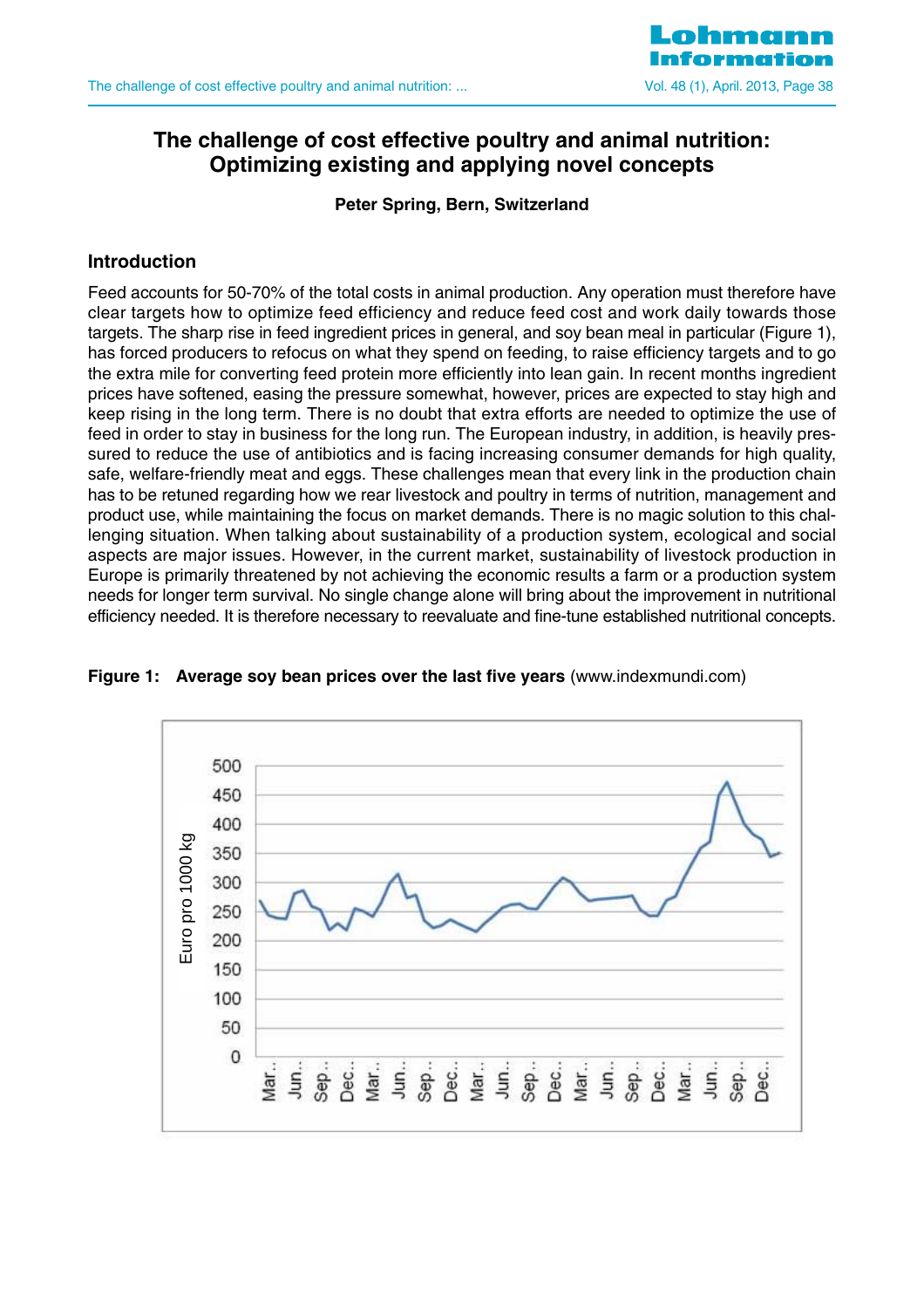

### **Adapting dietary specifications for maximal net profit**

The first critical point to verify and reflect on is dietary specifications. What level of energy, protein and amino acids do we need in different diets? The specification must not solely aim to keep feed cost as low as possible, or to maximize animal performance. Rather, they must be defined to yield maximum profit from the whole system. Figure 2 shows the relation between dietary nutrient concentration and feed cost, performance and revenue. Both revenue and feed cost increase with higher nutrient density in the diet (Waller, 2007). The green zone marks the area with maximal difference between the revenue curve and feed cost curve. When setting the nutrient levels in this range, the margin for 'revenue over feed cost' is highest. As feeding cost is a major production issue, this is also likely to represent the area with maximal net profit. A consistent production system with accurate data on animal performance and carcass value are needed to fine-tune the system. This basic information is available in most broiler operations, as bird genetics and the overall production system are well standardized. Many swine fattening farms also have such data available to define the nutrient concentrations which are most suited for their genetics and the market conditions they operate under.

#### **Figure 2: Effect of feed dietary nutrient concentrations on feed cost, performance and revenue** (Waller, 2007)



#### **Feeding as close as possible to set specifications or requirement**

High ingredient prices will raise the cost of safety margins and formulation inaccuracies. The current cost for protein is forcing producers to minimize safety margins. In order to keep safety margins low and, at the same time, avoid the risk of under-formulation, accurate knowledge of the quality and nutrient content of raw materials is essential. Ingredients have to be analyzed in as detailed a manner as possible and stored, blended and included based on quality.

As the requirement changes throughout the production cycle, feeding close to requirements and set specifications is more achievable with proper phase feeding. The current market situation might make it interesting to add an extra feed in the phase feeding program, i.e. to go from two to three or from three to four diets throughout the growth of the animals (Figure 3). However, the logistical cost for an additional feed and its storage has to be weighed carefully against any gains from feeding precision. Depending on the feeding system it might be worth looking at precision feeding by changing the ratio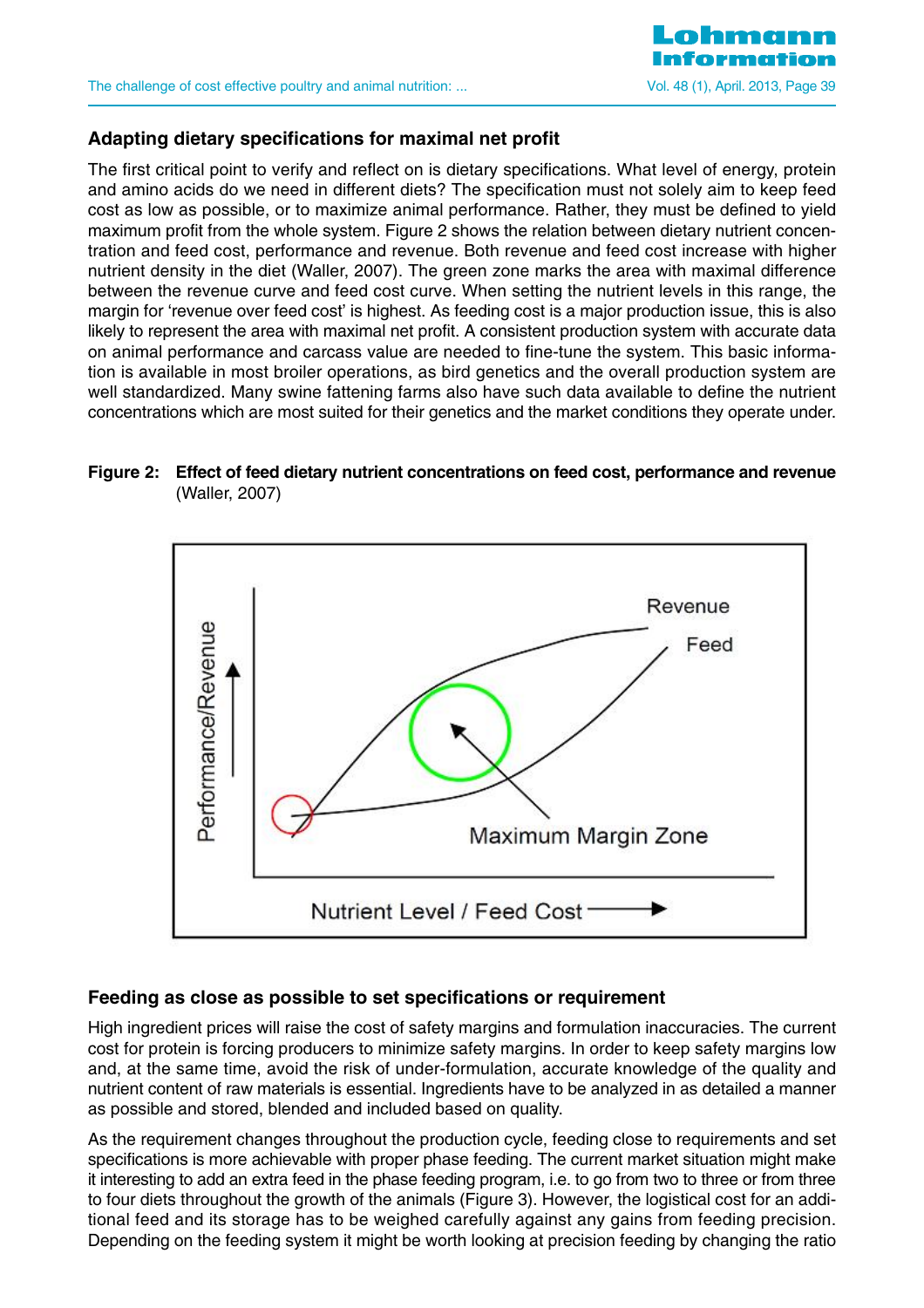

of a starter diet (being adapted to the requirements for the first day of the grower phase) and the finisher diet (being adapted to the requirement for the day before slaughter). With this approach, amino acid supply will exactly follow the change in requirement with no over- or undersupply at any time during the growing cycle (Figure 3). Liquid feeding systems or spot mix systems lend themselves well to this approach.

#### **Figure 3: dLys/MJ DE with a 3-phase feeding system and with precision feeding with two diets with 0.72 and 0.54 g dLysMJ/ME where ratio is adapted each day to exactly meet the requirement of fattening pigs**



For laying hens, in order to closely meet protein and amino acid requirements it is essential to have precise data on feed intake. The protein requirement of a healthy laying hen primarily depends on her body weight and production needs. However, energy intake is considerably affected by environmental temperature and locomotion. As birds adjust intake to meet their energy requirements, the amount of protein they need must be adjusted accordingly. If we formulate a diet to meet the requirement at an intake of 110 g/d, and the flock actually consumes 115 g/d, they will over-consume protein by about 5%, which will be wasted and contributes to extra ammonia emissions from the excreta. Under current market conditions the diet at an intake of 110  $q/d$  will cost € 308.59 per ton and the diet for 115 g  $\epsilon$  301.07 per ton (Table 1). Feeding the formulation for an intake of 110 g when birds are eating 115 g will result in extra cost of € 7.52 per ton of feed or € 31'500 for a 100'000-layer operation over a year. Automated and accurate measurement of feed intake should therefore be standard in any commercial layer house. If we consider having two diets on farm, one formulated to meeting the requirements when feed intake is high and one when it is low, then mixing those two diets accordingly will hit the requirements exactly.

### **Use of alternative ingredients**

High soy prices make alternative ingredients more attractive. However, their availability is limited. When partially replacing soy bean meal, DGGS and rape seed meal, both by-products of the biofuel industry are of particular interest. However, their protein digestibility is lower compared to soy and can be more variable. Therefore, all formulations with alternative ingredients must be based on digestible amino acids. Formulations based on digestible protein and amino acids should be applied as standard in all diet formulations anyway. If operations are still formulating based on total amino acids, the inclusion of alternative ingredients is a good reason to adapt the system and modernize the approach to formulation.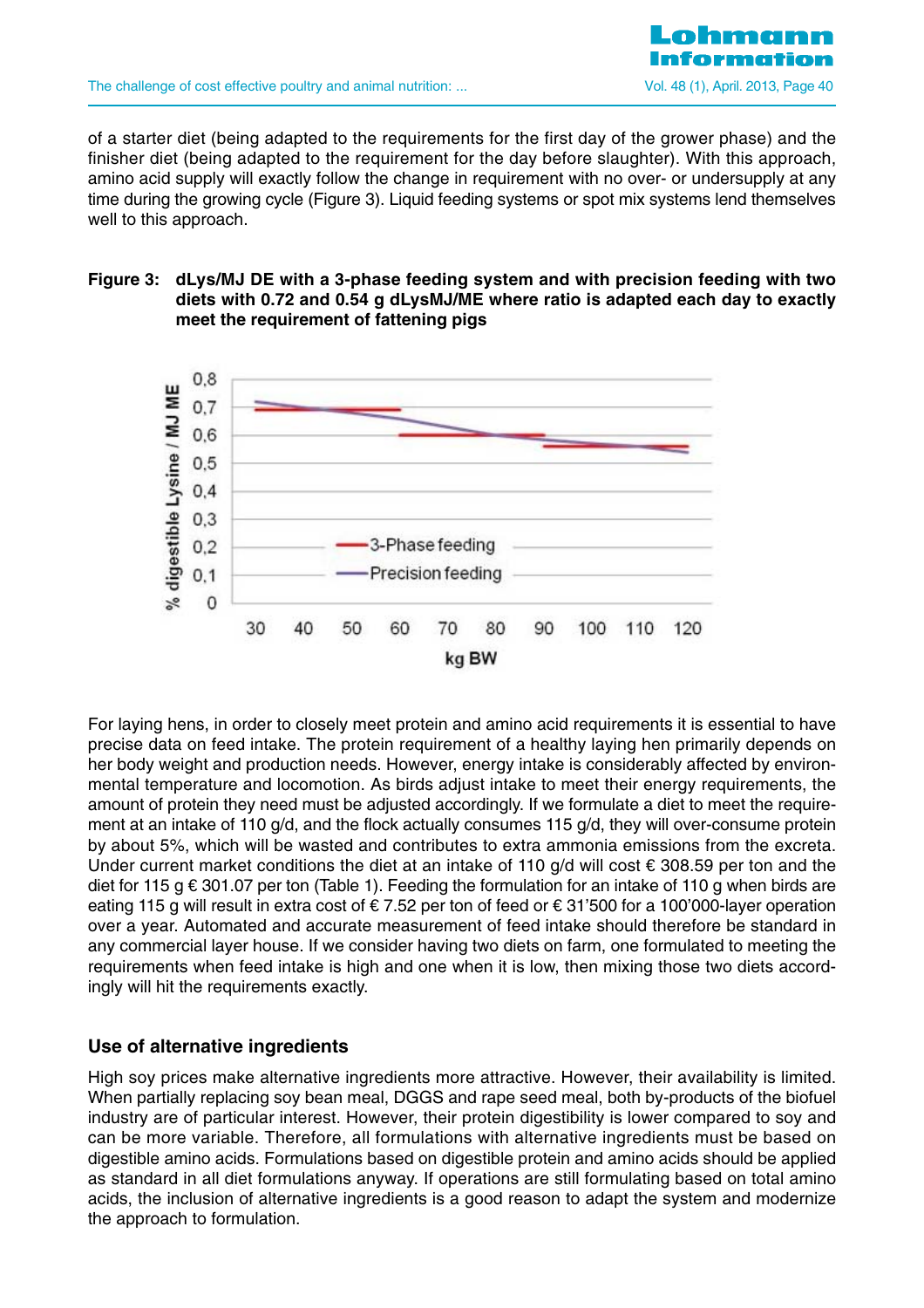|                                           | <b>Predicted daily feed consumption</b> |        |
|-------------------------------------------|-----------------------------------------|--------|
|                                           | 110 <sub>g</sub>                        | 115g   |
| <b>Feed composition</b>                   |                                         |        |
| Corn                                      | 38.64                                   | 44.21  |
| Soybean meal                              | 20.56                                   | 18.83  |
| Wheat                                     | 19.97                                   | 15.52  |
| <b>DDGS Corn</b>                          | 8.00                                    | 8.00   |
| Soya oil                                  | 0.95                                    | 0.64   |
| Wheat bran                                | 0.90                                    | 2.27   |
| Other ingredients                         | 10.98                                   | 10.53  |
| Feed specifications*                      |                                         |        |
| Energy, MJ ME / kg                        | 11.40                                   | 11.40  |
| Crude protein, %                          | 16.82                                   | 16.09  |
| Digestible Lysine, %                      | 0.65                                    | 0.62   |
| Digestible Methionine, %                  | 0.33                                    | 0.31   |
| <b>Feed cost</b>                          |                                         |        |
| Ingredient cost $(\epsilon / \text{ton})$ | 308.59                                  | 301.07 |

#### **Table 1: Effect of expected feed intake on feed specification, composition and cost in layers**

\* All specifications based on recommendations for Lohmann LSL-classic (Lohmann Tierzucht GmbH, 2013)

DGGS in particular poses a relatively high risk for mycotoxin contamination, thus raw material quality has to be controlled carefully. A comprehensive review on the use of DDGS in poultry has recently been published in World's Poultry Science Journal (Salim et al. 2010). The authors concluded that high quality DDGS can be fed to broilers, laying hens and turkeys without adverse effect on growth and performance. However, in order to maintain the consistency of DDGS quality from batch to batch, they recommended obtaining DDGS from a specific processing plant. For swine, Stein and Shurson (2009) have reviewed the literature and concluded that DDGS can be an excellent source of energy and digestible P in diets fed to swine at all production phases. Nutrient concentration and digestibility vary among sources, and accurate in vitro methods need to be developed to predict amino acid digestibility. Acceptable growth performance can be achieved by adding up to 30% DDGS in diets fed to grower-finisher pigs. Thus DDGS, when available at the right price and quality, can help to maximize margins over feed cost.

Since the levels of gucosinolates have been reduced in rape through genetic selection, rape seed meal or other by-products from the plant oil industry are potentially good protein sources for animals. Maximum levels of inclusion for monogastrics vary depending on the source of information, however most are in the range of 5 to 15%, although in diets for young animals, only low levels should be incorporated. Several German research institutes have compared pig grower-finisher diets with and without rape seed meal/cake inclusion (Priepke et al., 2008, Frickh et al., 1998; Weiss, 2008). Meyer et al. (2006) compared iso-nutritional diets with no rape seed cake or with 10% inclusion in a standard diet for pigs. They found no adverse effects of the rape cake inclusion on key performance parameters (Table 2). By-products from the plant oil industry will affect carcass fat quality. It should be monitored closely when using such by-products.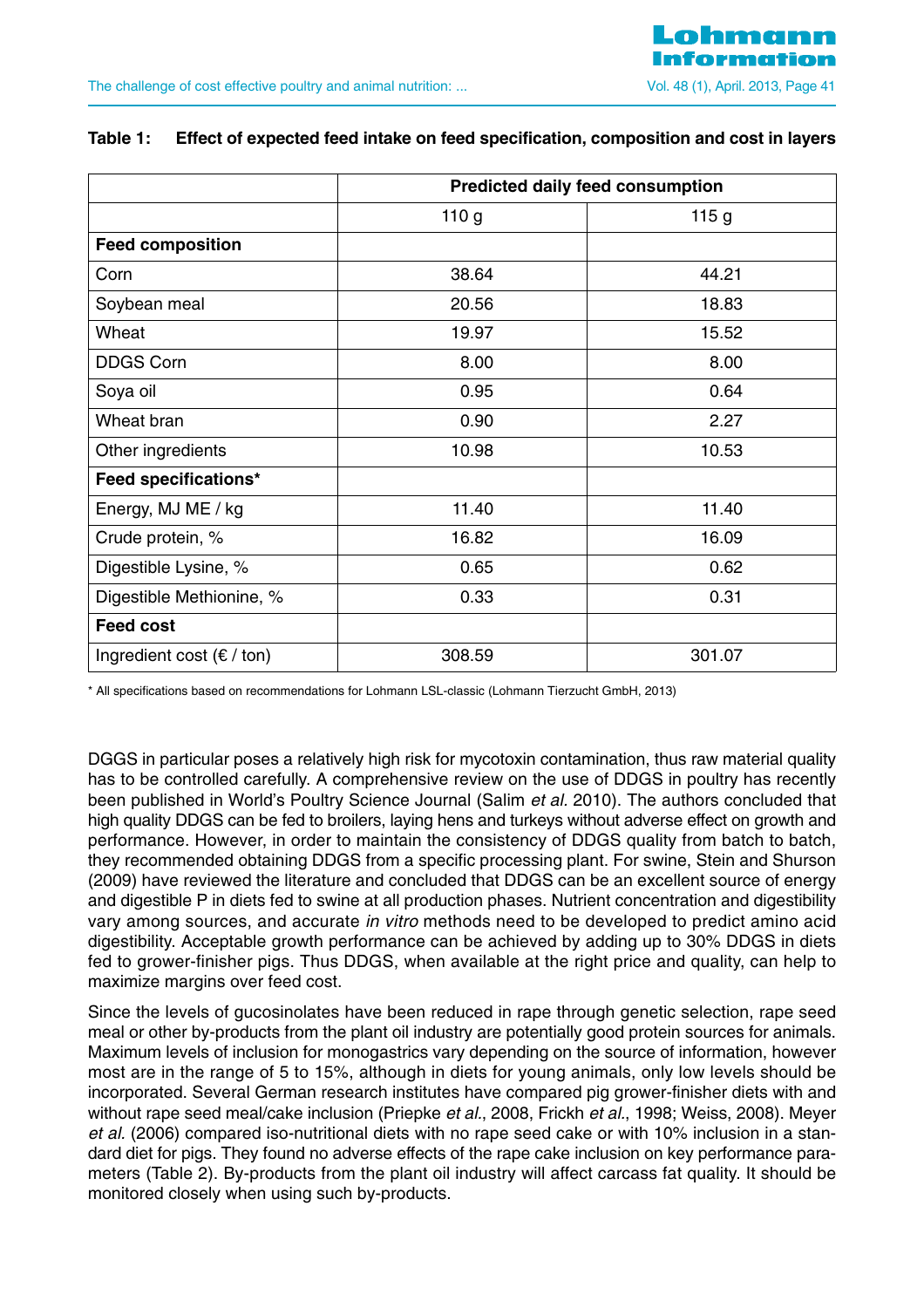|                            | Control | 10 % rapeseed cake |
|----------------------------|---------|--------------------|
| Performance until 50 kg BW |         |                    |
| Average daily gain, g      | 852     | 861                |
| <b>FCR</b>                 | 1.54    | 1.57               |
| Performance overall        |         |                    |
| Average daily gain, g      | 858     | 863                |
| Feed intake, g             | 2.62    | 2.56               |
| <b>FCR</b>                 | 2.23    | 2.19               |

#### **Table 2: Effect of rape cake inclusion on performance of grower-finisher pigs**

Several publications have reported cost savings by using rapeseed meal as a protein source. However, any such trial data have to be assessed taking into consideration current market prices.

## **Maximizing diet digestibility**

Taking measures to maximize diet digestibility in general, and protein digestibility in particular is important for several reasons. Firstly, high digestibility means a high amount of absorbed nutrients and thus efficient use of the feed. Secondly, high digestibility will reduce nutrient excretion and thus lessen the environmental impact from the livestock production system. Thirdly, high ileal digestibility will reduce the flow of protein to the lower digestive tract. This decreased flow of undigested protein can improve the gut environment and impact on intestinal health and immune defenses. In poultry diets, high protein concentrations have been shown to favor the proliferation of potential pathogens such as *Clostridium perfringens* (Drew *et al.,* 2004). High protein concentrations will also lead to increased uric acid in the excreta, which is known to be linked to higher litter moisture, and hence hock, feet and breast lesions. Thus protein digestion should be maximized and dietary protein concentration be kept low. In piglets, diets with decreased protein content have been shown to reduce the indices of protein fermentation and the incidence of post weaning diarrhea (Heo et al., 2009).

Many different factors such as diet composition, quality of ingredients, diet processing and enzyme use affect diet digestibility. Grinding (particle size) and thermal treatment are the two key issues in the feed manufacturing process that impact diet digestibility. Pelleting and other thermal treatments can improve diet digestibility. In times of high feeding cost any increment in improved digestibility is worth more money and thus the economic impact of thermal treatment is larger in today's market with high ingredient cost. Particle size and overall feed structure is another factor to review and optimize. Research shows beneficial effects of whole wheat feeding on diet digestibility and production efficiency in broilers. The use of whole wheat has been shown to increase gizzard weight, and feeding 10% to 20% whole wheat can increase ME (figure 4) and amino acid digestibility (Biggs and Parsons, 2009). Whole wheat feeding is quite common in northern Europe. However, in the other parts of the world this approach still offers significant potential. The concept is particularly interesting for poultry farms that also produce wheat or farms which can buy wheat directly off the field from neighbor farms.

Digestive enhancers such as enzymes must be applied to their full potential. The final utility per unit used will decrease with higher inclusion levels; however, at high ingredient cost, higher inclusion levels can be justified. When feeding precisely on the requirement, it is likely more economical to assign a nutrient value to the enzymes and to reformulate the diet than to add the enzyme on top of an already formulated diet. Of course the change in utility per unit used with higher inclusion levels has to be properly taken into account.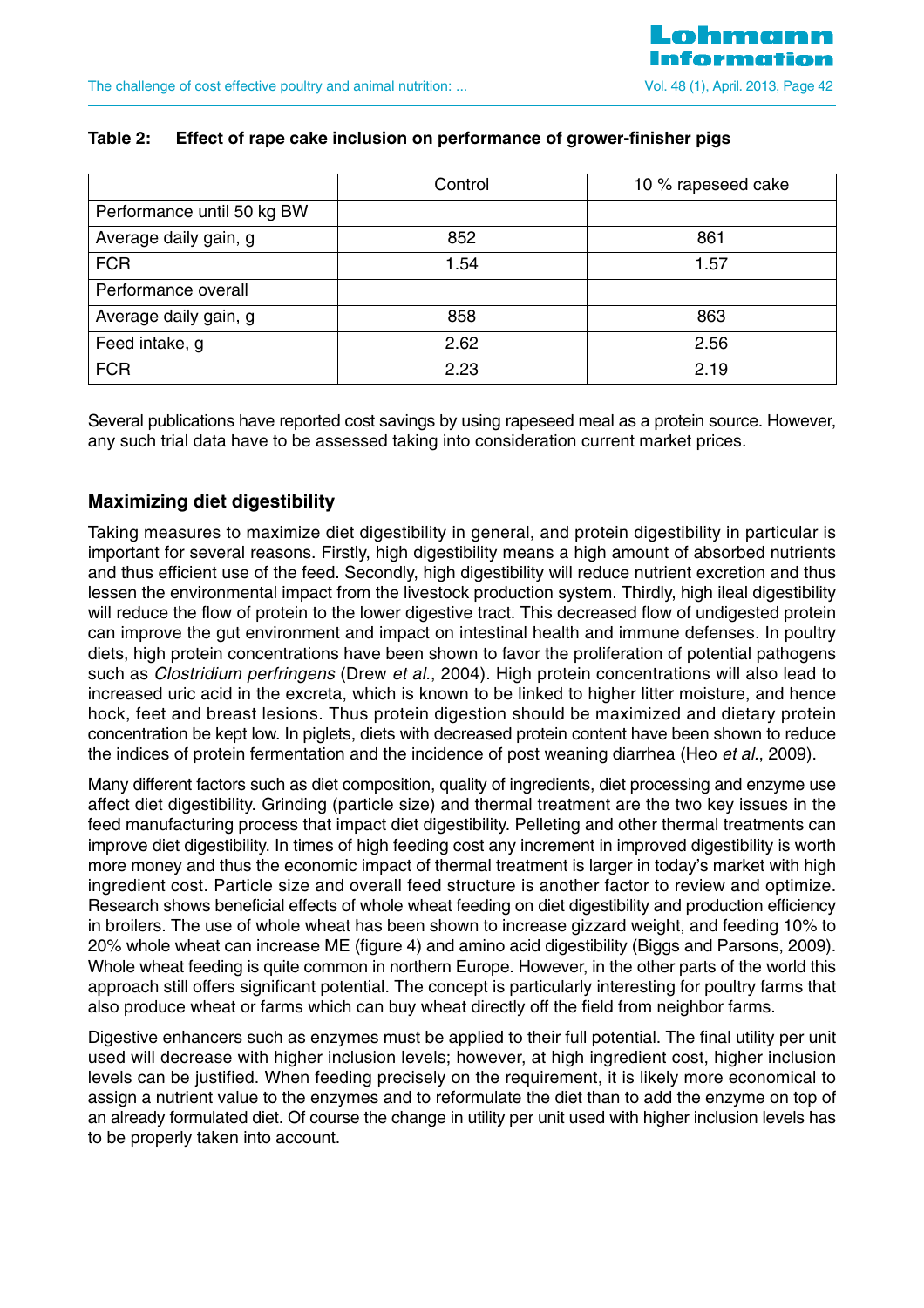

### **Figure 4: Effect of whole wheat feeding on energy utilization in broilers**  (Biggs and Parsons, 2009)



## **Control of mycotoxins**

Recently, animal feed had to be withdrawn from hundreds of farms in Germany and the Netherlands following the discovery of aflatoxin, a carcinogenic, in dairy milk. The mycotoxin was introduced into the feed via corn from Eastern Europe. This case once again demonstrated that transparency in the market combined with analytical control is key to guarantee feed and food safety. While aflatoxin, due to its transfer in animal products and its carcinogenic properties in humans, is strictly regulated with maximum legal limits, for other toxins only vaguer values for limits exist. However, as such toxins affect animal performance and health, their control is critical to optimize feed utilization (Zaki et al., 2012). Fumonisin B1 (FB1) can cause increased translocation of bacterial pathogens across the intestine. In piglets, oral administrations of FB1 for seven days significantly increased colonization of the small and the large intestines by pathogenic E. coli strains (Oswald et al., 2003) and enhanced the bacterial translocation to extra-intestinal organs (Figure 5).



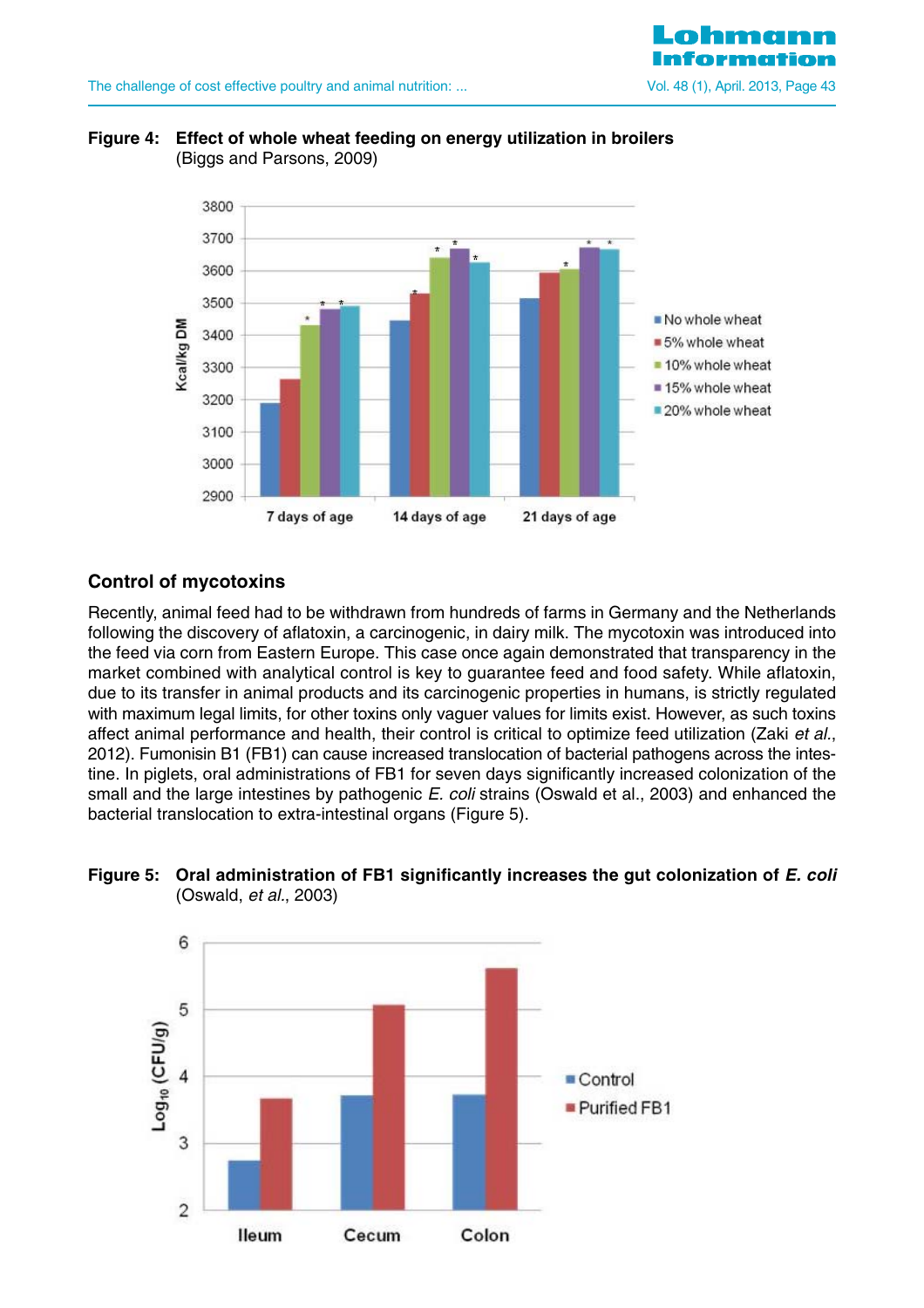

The control of mycotoxins starts with crop production. It is well established that crop rotation, cultivation practices (e.g. direct seeding enhances the risk for mycotoxin production) and the variety which is planted greatly affects the mycotoxin risk. In most situations, the feed producer does not produce their own crops, so good communication and market transparency is critical. To assess the mycotoxin risk, it is essential to know the source. Insufficient and excessive rainfall during critical phases of crop development can lead to mold contamination, spoilage of grain, and mycotoxin production. Also post-harvest handling of grain presents opportunities for controlling mold growth and its consequences. Careful drying of grains and good storage management should minimize post-harvest fungal growth and, therefore, mycotoxin production. If several factors point towards an enhanced risk for mycotoxin presence, or contamination has been confirmed by analysis, the inclusion of an additive or feed ingredient which has been shown to reducing the negative impact of mycotoxin should be considered (Chowdhury and Smith, 2004; Zaki et al., 2012; Boudergue et al., 2009). Very significant advances have been made over the last couple of years in mycotoxin analyses. Novel mass spectrometry techniques are commercially available which allow simultaneous analyses for up to 40 mycotoxins (http://www.mycotoxinmanagement.com/MIKO). This gives a much more comprehensive picture of the challenge a herd or flock is exposed to. A proper analysis of the situation is the key to put together and implement the most efficient package of measures.

### **Maximizing overall animal performance and intestinal health**

Poor animal health is the most important factor that affects the efficient use of feed in commercial production systems. A recent study by Riklin and Hartmann (in press) shows that many farms have considerable room to improve management practices in order to optimize animal health, performance and welfare. Sollberger et al. (2013) determined that, on Swiss pig farms, during the grower-finisher phase on average 33% of feed protein was retained in body tissue. However, the variation between farms in protein efficiency was very large despite the use of comparable genetics and even when using similar diets. This clearly shows a huge potential for improving efficiency by optimizing animal health. Poor animal heath will depress feed intake and thus reduce the nutrient which are available to the animal. Disease will also increase the nutrient requirements for maintenance. This will reduce the nutrients which are available for growth and thus affect production efficiency. Maximal overall animal and intestinal health can only be achieved when housing, biosecurity, health management, nutrition and host defense are at its best. Many factors which have already been discussed can positively impact intestinal heath. Dietary specifications, ingredient choice, measures to maximize diet digestibility or to control the negative impact of mycotoxins can all contribute to better intestinal health. In addition, specific feed ingredients or feed additives can give vital extra increments of improvements. Their efficacy can be challenged when exposing animals under controlled conditions to disease. A recent trial from the University of Wageningen shows that Actigen™, a yeast cell wall based feed product, can reduce the impact of E. coli in weaning piglets. Not only was the ingredient able to reduce the concentration of the pathogen, those animals with reduced pathogen load and stress in the digestive tract, showed that feed intake was much less affected. This will reduce the growth check which typically occurs during such disease events. In poultry, a recently published meta-analysis demonstrated that using Actigen™ significantly and beneficially changed body weight by +0.080 kg (+3.34%), FCR or F/G ratio by -0.033 (-1.84%) and mortality % by -0.80 compared to a negative control (Hooge *et al.*, 2013).

## **Enhanced buying power**

There is no single measure that will bring the improvements in efficiency the producers need in the current market. The entire system must be thoroughly reviewed and existing margins for improvement exploited in all areas of production. The efficacy of the different measures will vary from case to case with animal production systems. The only measure that can bring fully predictable results is buying the same quality feed at a lower price. Depending on the market situation, farmers have to work with large companies as trading partners and hence often lack leverage when it comes to buying and negotiation power. Pooling demand and approaching the market from a stronger position must be considered as an approach to improve farm profitability and assure the capability to invest in production operations and thus give the business a long-term future.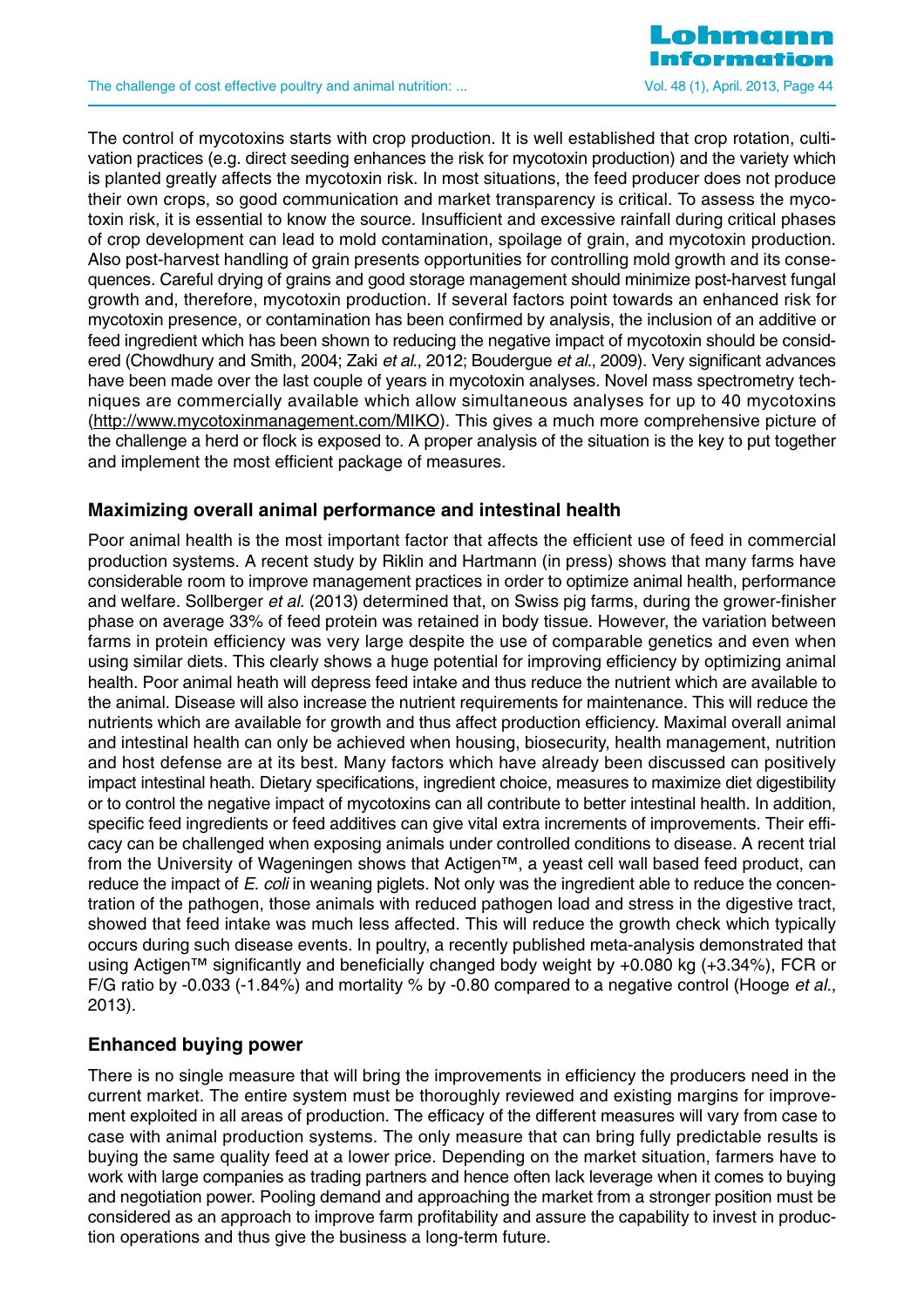

### **Summary**

The global animal industry is facing severe economic pressure due to high prices of feed ingredients. The producers must push to make maximal use of the feed. In several markets, producers are heavily pressured to reduce the use of antibiotics and are facing increasing consumer demands for high quality, safe, welfare-friendly meat. These challenges force every link in the production chain to retune how we rear animals in terms of nutrition, management and product use. The present paper summarizes approaches to fine-tune the nutritional concept. Dietary specifications have to be reevaluated and phase feeding concepts optimized in order to maximize margin over feeding cost. If alternative ingredients are available at the right price they offer an interesting approach to reduce feeding cost. However, particularly when using alternative ingredients and reducing the dependency on antibiotics, intestinal health must become a key focus. Optimizing protein digestibility can help to minimize the intestinal problems. In addition, mycotoxin contamination must be dealt with and novel feed additives and feed ingredients considered. The entire system must be thoroughly reviewed and existing margins for improvement exploited in all areas of production.

### **Zusammenfassung**

Die hohen Futtermittelpreise setzen Tierproduzenten und Futtermittelbranche unter enormen wirtschaftlichen Druck. Die gesamte Branche ist gefordert, zusätzliche Anstrengungen zur Futterkostenoptimierung zu unternehmen. Die Kostensenkung muss erzielt werden, ohne den Druck des Marktes nach weniger Antibiotikaeinsatz, höherer Produktequalität und –sicherheit und artgerechterer Haltung aus den Augen zu verlieren. Diese Herausforderungen zwingen alle Beteiligten in der Produktionskette die Ernährungs-:und Haltungspraktiken weiter zu verbessern. Der vorliegende Artikel fasst Ansätze zur Feinabstimmung der Fütterung zusammen. Zur Verbesserung der Marge in der Tierhaltung müssen Energie- und Nährstoffgehalte der Rationen kritisch hinterfragt und Phasenfütterungskonzepte weiter optimiert werden. Wenn alternative Futtermittel zum richtigen Preis erhältlich sind, bieten sie einen interessanten Ansatz die Futterkosten zu senken. Bei der Verwendung von alternativen Futtermitteln und gleichzeitigem Druck den Antibiotikaeinsatz zu reduzieren, muss der Darmgesundheit besondere Beachtung geschenkt werden. Eine hohe Proteinverdaulichkeit hilft das Auftreten von Verdauungsproblemen zu minimieren. Zusätzlich gilt es die Mykotoxinbelastung tiefzuhalten und die Darmgesundheit mit dem Einsatz spezifischer Futtermittel oder Futterzusätze weiter zu verbessern. Das gesamte System muss gründlich überprüft werden, um bestehende Spielräume zur Verbesserungen in allen Bereichen der Produktion nutzen zu können.

### **Literature**

- Biggs, P. and C.M. Parsons (2009) The effects of whole grains on nutrient digestibilities, growth performance, and cecal short-chain fatty acid concentrations in young chicks fed ground corn-soybean meal diets. Poultry Science 88:1893- 1905.
- Boudergue, C., C. Burel, S. Dragacci, M. Favrot, J. Fremy, C. Massimi, P. Prigent, P. Debongnie, L. Pussemier, H. Boudra, D. Morgavi, I. Oswald, A. Perez and G. Avantaggiato (2009) Review of mycotoxin-detoxifying agents used as feed additives: mode of action, efficacy and feed/food safety. SCIENTIFIC REPORT submitted to EFSA. http://www.efsa.europa.eu.
- Chowdhury, S. R. and T. K. Smith (2004) Effects of Feeding Blends of Grains Naturally Contaminated with Fusarium Mycotoxins on Performance and Metabolism of Laying Hens. Poultry Science 83: 1849-1856.
- Drew, M. D., N. A. Syed, B. G. Goldade, B. Laarveld, and A. G. Van Kessel (2004) Effects of dietary protein source and level on intestinal populations of Clostridium perfringens in broiler chickens. Poultry Science 83: 414–420.
- Frickh, J. J., W. Wetscherek und W. A. Pichler (1998) Untersuchung über den Einsatz von Rapssaat und deren Auswirkungen auf die Mast- und Schlachtleistung sowie auf die Fleischqualität in der Schweinemast. Die Bodenkultur 49: 39-49.
- Heo, J. M., J. C. Kim, C. F. Hansen, B. P. Mullan, D. J. Hampson, and J. R. Pluske (2009) Feeding a diet with decreased protein content reduces indices of protein fermentation and the incidence of postweaning diarrhea in weaned pigs challenged with an enterotoxigenic strain of Escherichia coli. Journal of Animal Science 87: 2833–2843.
- Hooge, D.M., A. Kiers and A. Connolly (2013) Meta-Analysis summary of broiler chicken trials with dietary Actigen™ (2009- 2012). Int. Jour. of Poultry Sci. 12: 01-08.